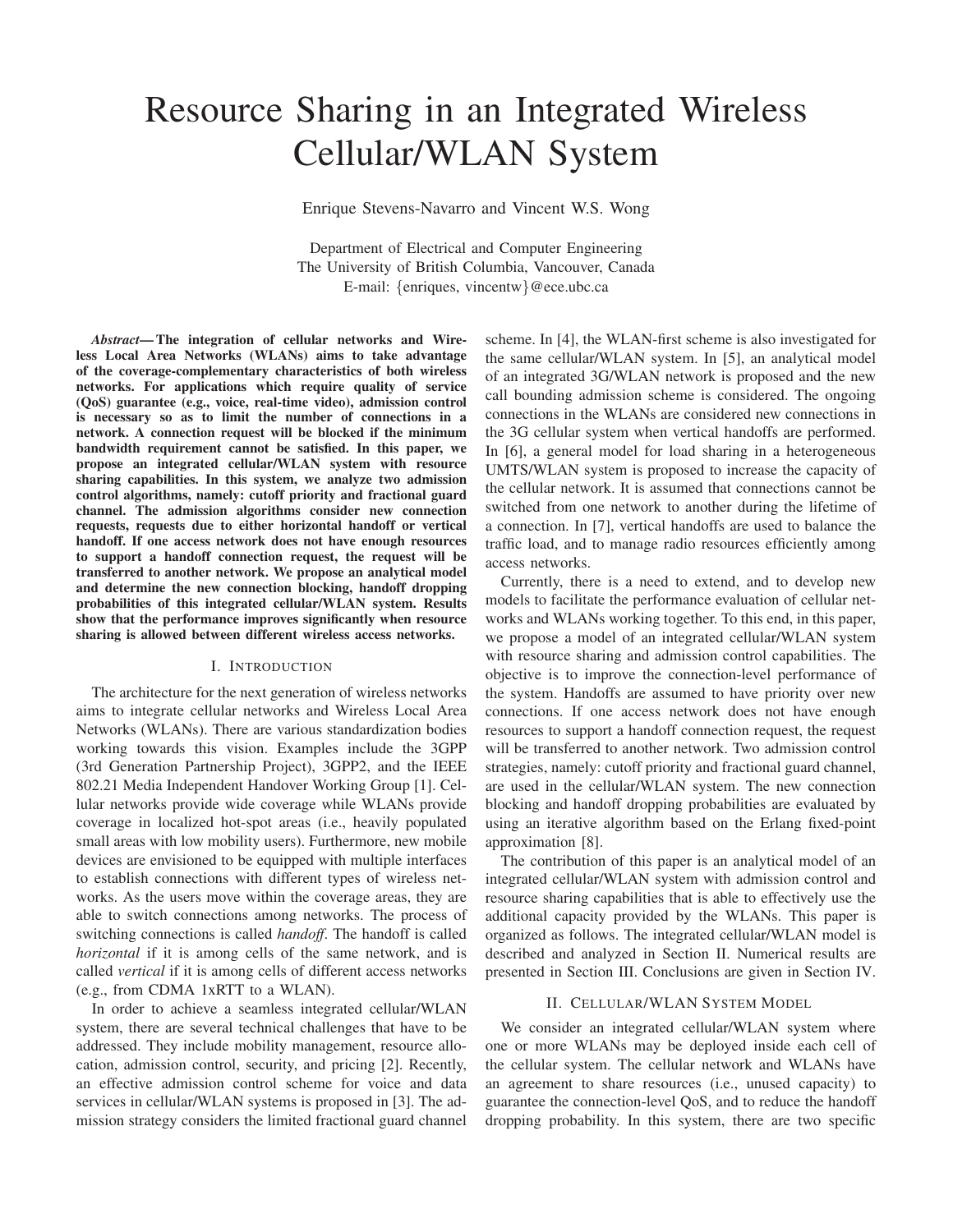

Fig. 1. Integrated Wireless Cellular/WLAN system.

coverage areas to consider, namely: the *cellular-only area*, and the *dual-coverage area*. These areas are shown in Fig. 1. In this context, coverage means service availability. Horizontal and vertical handoffs can occur in different coverage areas.

We consider a cellular system with  $M<sup>c</sup>$  cells. Let  $A<sub>i</sub><sup>c</sup>$  be the set of cells adjacent to cell i,  $W_i^c$  be the set of WLANs inside the coverage of cell i,  $A_k^w$  be the set of WLANs adjacent to WLAN  $k$ , and  $D_k^w$  be the set containing the overlaying cell of WLAN  $k$  (i.e., a dual-coverage area). As an example, from Fig. 1, we have that  $M^c = 3$ ,  $A_1^c = \{2, 3\}$ ,  $W_1^c = \{4, 5\}$ ,  $A_4^w = \{5\}$ , and  $D_4^w = \{1\}$ . The new connection arrival processes to cell  $i$  and WLAN  $k$  are Poisson with rates  $\lambda_i^c$  and  $\lambda_k^w$ , respectively, which are independent of other<br>prival processes. The channel holding time of a connection arrival processes. The channel holding time of a connection in cell  $i$  (i.e., the time that a user is using resources in cell  $i)$  is an exponentially distributed random variable with mean  $1/\mu_i^c$ . The channel holding time in WLAN k is exponentially distributed with mean  $1/\mu_v^w$ . Both are independent of earlier distributed with mean  $1/\mu_k^w$ . Both are independent of earlier<br>grivel times and connection duration times arrival times and connection duration times.

At the end of a holding time, a connection in cell  $i$  of the cellular system may terminate and leave the system with probability  $q_{iT}^c$ , or move within the system and continue in<br>an adjacent cell or WLAN with probability  $1 - a^c$ . The an adjacent cell or WLAN with probability  $1 - q_{iT}^c$ . The probability that a connection continues and moves to an adjacent cell of cell i or WLAN  $k$  inside cell i is given by

$$
P_i^c[\text{mobility}] = 1 - q_{iT}^c = \sum_{j \in A_i^c} q_{ij}^c + \sum_{k \in W_i^c} q_{ik}^c \qquad (1)
$$

where  $q_{ij}^c$  is the probability to attempt a horizontal handoff to attenuate and  $q_c^c$  is the probability to attenuate vertical adjacent cell j, and  $q_{ik}^c$  is the probability to attempt a vertical<br>handoff to WI AN  $k$  inside cell j handoff to WLAN  $k$  inside cell  $i$ .

On the other hand, at the end of a holding time of a connection in WLAN  $k$ , it may terminate and leave the system with probability  $q_{kT}^w$ . The probability that the connection continues and moves to the overlaying cell or to an adjacent continues and moves to the overlaying cell or to an adjacent WLAN of WLAN  $k$  is given by

$$
P_k^w[\text{mobility}] = 1 - q_{kT}^w = \sum_{l \in A_k^w} q_{kl}^w + \sum_{i \in D_k^w} q_{ki}^w \qquad (2)
$$

where  $q_{kl}^w$  is the probability to attempt a horizontal handoff<br>to adjacent WLAN *l* and  $q^w$  is the probability of attempt a to adjacent WLAN *l*, and  $q_{ki}^w$  is the probability of attempt a<br>vertical handoff to overlaving call *i* vertical handoff to overlaying cell i.

#### *A. Admission Control and Resource Sharing*

Each cell i of the cellular system has a capacity of  $C_i^c$ units of bandwidth, while each WLAN  $k$  has a capacity of  $C_k^w$  units of bandwidth. We define  $T_i^c$  and  $T_k^w$  as the reservation parameters of cell *i* and WI AN *k* for handoff reservation parameters of cell  $i$  and WLAN  $k$  for handoff connections, respectively. These parameters act as the *admission policy* to provide handoffs priority over new connections. Two admission control schemes from cellular networks [9] are considered: the cutoff priority and the fractional guard channel.

Let  $n_i$  be the *number of connections* in cell *i*. When cell i is in any of the states  $n_i \leq C_i^c - T_i^c$ , it accepts new and<br>handoff connections under both admission policies. When cell handoff connections under both admission policies. When cell i is in any of the states  $n_i > C_i^c - T_i^c$ , only handoff requests<br>are accepted for the cutoff priority scheme. For the fractional are accepted for the cutoff priority scheme. For the fractional guard channel scheme, handoff requests are accepted; each new connection request is accepted with probability  $\omega_i^c$ . The same admission policies apply to WI ANs with probability  $\omega^w$ same admission policies apply to WLANs with probability  $\omega_k^w$ .<br>Note that cutoff priority is a particular case of the fractional Note that cutoff priority is a particular case of the fractional guard channel (with  $\omega_i^c = 0$ ).<br>The resource showing consults

The *resource sharing* capability provided by the agreement among different access networks operates as follows: if a handoff request is not accepted in one network, then the request is transferred to the other network. In the cellular system, only when the user is inside the dual-coverage area can the connection be transferred to the WLAN. Connections that are within the WLAN can always be transferred to the corresponding overlaying cell in the cellular system.

#### *B. Traffic Equations*

The *occupancy* of a cell evolves according to a birthdeath process independent of other cells. The process for cell *i* evolves with birth rate  $\rho_i^c$  for the *unreserved states* (i.e.,  $0 \leq n_i \leq C^c - T^c$ ) and  $\rho_i^c$  for the *reserved states* (i.e.,  $0 < n_i \leq C_i^c - T_i^c$ ), and  $\alpha_i^c$  for the *reserved states* (i.e.,  $C_c^c - T_c^c < n_i \leq C_c^c$ ). The death rate of cell *i* in state *n*, is  $C_i^c - T_i^c < n_i \le C_i^c$ . The death rate of cell *i* in state  $n_i$  is  $n_i u^c$ . The total traffic offered to cell *i* in state  $n_i$  is  $n_i \mu_i^c$ . The total traffic offered to cell *i* in state  $n_i$  is

$$
\rho_i^c = \lambda_i^c + \sum_{j \in A_i^c} v_{ji}^c + \sum_{k \in W_i^c} v_{ki}^w + \sum_{l \in W_i^c} \gamma_{li}^w, \ \ n_i \le C_i^c - T_i^c, \ \ (3)
$$

$$
\alpha_i^c = \lambda_i^c \omega_i^c + \sum_{j \in A_i^c} v_{ji}^c + \sum_{k \in W_i^c} v_{ki}^w + \sum_{l \in W_i^c} \gamma_{li}^w, \quad n_i > C_i^c - T_i^c,
$$
\n(4)

with  $\omega_i^c = 0$  for the cutoff priority scheme, and  $0 \le \omega_i^c \le 1$ <br>for the fractional guard channel scheme. In (3) and (4) the for the fractional guard channel scheme. In (3) and (4), the term  $v_j^c$  is the horizontal handoff rate of cell j offered to cell<br>*i* for adjacent cells *i* and *i* and is given by  $i$ , for adjacent cells  $i$  and  $j$ , and is given by

$$
v_{ji}^c = \lambda_j^c (1 - B_j^c) q_{ji}^c + \sum_{x \in A_j^c} v_{xj}^c (1 - B_{h_j}^c) q_{ji}^c + \sum_{y \in W_j^c} v_{yj}^w (1 - B_{h_j}^c) q_{ji}^c + \sum_{z \in W_j^c} [\gamma_{zj}^w (1 - B_{h_j}^c) q_{ji}^c],
$$
\n(5)

where  $B_j^c$  and  $B_{h_j}^c$  are the new connection blocking and handoff dropping probabilities in cell *i* respectively. handoff dropping probabilities in cell  $j$ , respectively.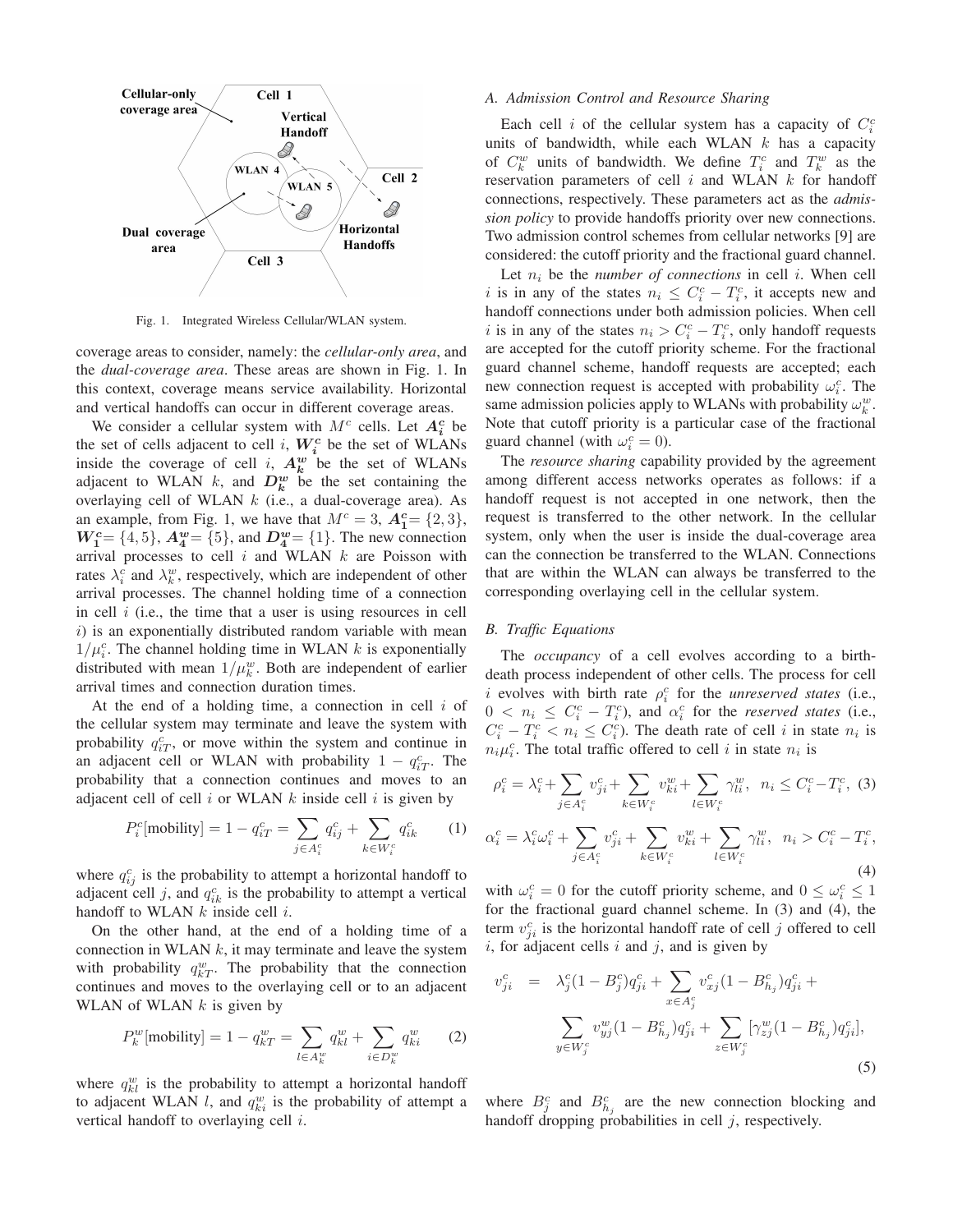In (3)-(5),  $\gamma_{zi}^w$ , corresponds to all handoff traffic that is not<br>cented in WI AN  $\alpha$  and hance transferred to cell i, then accepted in WLAN  $z$  and hence transferred to cell  $j$ , then

$$
\gamma_{zj}^{w} = v_{jz}^{w} B_{h_z}^{w} + \sum_{l \in A_z^{w}} v_{lz}^{w} B_{h_z}^{w}.
$$
 (6)

The term  $v_{ki}^w$  is the vertical handoff rate of WLAN k offered<br>overlay cell i and is given by to overlay cell  $i$ , and is given by

$$
v_{ki}^{w} = \lambda_{k}^{w} (1 - B_{k}^{w}) q_{ki}^{w} + \sum_{x \in A_{k}^{w}} v_{xk}^{w} (1 - B_{h_{k}}^{w}) q_{ki}^{w} + \sum_{y \in D_{k}^{w}} v_{yk}^{w} (1 - B_{h_{k}}^{w}) q_{ki}^{w} + \sum_{z \in D_{k}^{w}} [ \zeta_{zk}^{z} (1 - B_{h_{k}}^{w}) q_{ki}^{w} ],
$$
\n(7)

where  $B_k^w$  and  $B_{h_k}^w$  are the new connection blocking and handoff dropping probabilities in WI AN *k* respectively handoff dropping probabilities in WLAN  $k$ , respectively.

In (7),  $\zeta_{z\kappa}^c$  is the proportion of all handoff traffic that is not<br>cented in cell  $\zeta$  and hance transferred to WI AN *k* then accepted in cell  $z$  and hence transferred to WLAN  $k$ , then

$$
\zeta_{zk}^c = (v_{kz}^w B_{h_z}^c + \sum_{l \in A_z^c} v_{lz}^c B_{h_z}^c) R_{zk},\tag{8}
$$

where  $R_{zk}$  is the coverage factor between WLAN  $k$  and overlay cell z. The coverage factor  $R_{zk}$  considers the coverage ratio between the radio coverage area of WLAN  $k$  and the radio coverage area of cell z with  $0 < R_{zk} \leq 1$ .

From the process cell *i*, the detailed balance equations are

$$
P_i^c(n_i - 1)\rho_i^c = P_i^c(n_i)n_i\mu_i^c \qquad 0 \le n_i \le C_i^c - T_i^c,
$$
  

$$
P_i^c(n_i - 1)\alpha_i^c = P_i^c(n_i)n_i\mu_i^c \qquad C_i^c - T_i^c < n_i \le C_i^c,
$$

where  $P_i^c(n_i)$  is the stationary distribution that cell i is in state<br> $p_i$  and is given by  $n_i$ , and is given by

$$
P_i^c(n_i) = \frac{(\rho_i^c)^{n_i}}{G_i^c n_i! (\mu_i^c)^{n_i}}, \quad n_i \le C_i^c - T_i^c,
$$
 (9)

$$
P_i^c(n_i) = \frac{(\rho_i^c)^{C_i^c - T_i^c} (\alpha_i^c)^{n_i - C_i^c + T_i^c}}{G_i^c n_i! (\mu_i^c)^{n_i}}, \quad n_i > C_i^c - T_i^c, \tag{10}
$$

$$
G_i^c = \sum_{n_i=0}^{C_i^c - T_i^c} \frac{1}{n_i!} \left(\frac{\rho_i^c}{\mu_i^c}\right)^{n_i} + \sum_{n_i=C_i^c - T_i^c + 1}^{C_i^c} \frac{(\rho_i^c)^{C_i^c - T_i^c} (\alpha_i^c)^{n_i - C_i^c + T_i^c}}{n_i! (\mu_i^c)^{n_i}}.
$$

Similarly, the occupancy of WLAN  $k$  evolves with birth rates  $\rho_k^w$  and  $\alpha_k^w$  based on the state  $m_k$ , and death rate  $m_k \mu_k^w$ .<br>The total traffic offered to WI AN *k* in state  $m_k$  is The total traffic offered to WLAN  $k$  in state  $m_k$  is

$$
\rho_k^w = \lambda_k^w + \sum_{l \in A_k^w} v_{lk}^w + \sum_{j \in D_k^w} v_{jk}^w + \sum_{g \in D_k^w} \zeta_{gk}^c, \ \ m_k \le C_k^w - T_k^w,
$$
\n(11)

$$
\alpha_k^w = \lambda_k^w \omega_k^w + \sum_{l \in A_k^w} v_{lk}^w + \sum_{j \in D_k^w} v_{jk}^w + \sum_{g \in D_k^w} \zeta_{gk}^c, \quad m_k > C_k^w - T_k^w.
$$
\n(12)

In (11) and (12), the term  $v_{lk}^w$  is the horizontal handoff rate<br>WI AN *l* offered to WI AN *k* for adjacent WI ANs *l* and of WLAN  $l$  offered to WLAN  $k$ , for adjacent WLANs  $l$  and  $k$ , and is given by

$$
v_{lk}^{w} = \lambda_{l}^{w} (1 - B_{l}^{w}) q_{lk}^{w} + \sum_{x \in A_{l}^{w}} v_{xl}^{w} (1 - B_{h_{l}}^{w}) q_{lk}^{w} + \sum_{y \in D_{l}^{w}} v_{yl}^{w} (1 - B_{h_{l}}^{w}) q_{lk}^{w} + \sum_{z \in D_{l}^{w}} [\zeta_{zl}^{c} (1 - B_{h_{l}}^{w}) q_{lk}^{w}].
$$
\n(13)

The term  $v_{jk}^w$  is the vertical handoff rate of cell j offered<br>WI AN *k* for overlaying cells *i* and *k* and is given by to WLAN  $k$ , for overlaying cells  $j$  and  $k$ , and is given by

$$
v_{jk}^{w} = \lambda_{j}^{c} (1 - B_{j}^{c}) R_{jk} q_{jk}^{c} + \sum_{x \in A_{j}^{c}} v_{xj}^{c} (1 - B_{h_{j}}^{c}) R_{jk} q_{jk}^{c} + \sum_{y \in W_{j}^{c}} v_{yj}^{w} (1 - B_{h_{j}}^{c}) R_{jk} q_{jk}^{c} + \sum_{z \in W_{j}^{c}} [\gamma_{jz}^{w} (1 - B_{h_{j}}^{c}) q_{jk}^{c}].
$$
\n(14)

Due to the lack of space, we point out that the stationary distribution that WLAN k is in state  $m_k$ ,  $P_k^w(m_k)$  is similar to equations (9)-(10) but with WI AN parameters  $\alpha^w \alpha^w \mu^w$ equations (9)-(10), but with WLAN parameters  $\rho_k^w$ ,  $\alpha_k^w$ ,  $\mu_k^w$ ,  $C^w$  *Tw* and  $C^w$  $C_k^w$ ,  $T_k^w$  and  $G_k^w$ .

# *C. Performance Measures*

In the cellular system, using the stationary distribution, the new connection blocking probability  $B_i^c$  in cell *i* is

$$
B_i^c = \sum_{n_i = C_i^c - T_i^c}^{C_i^c - 1} P_i^c(n_i) (1 - \omega_i^c) + P_i^c(C_i^c), \qquad (15)
$$

and the handoff dropping probability  $B_{h_i}^c = P_i^c(C_i^c)$ .<br>
Similarly  $B_w^w$  in WI AN *k* is Similarly,  $B_k^w$  in WLAN  $k$  is

$$
B_k^w = \sum_{m_k = C_k^w - T_k^w}^{C_k^w - 1} P_k^w(m_k)(1 - \omega_k^w) + P_k^w(C_k^w), \qquad (16)
$$

and  $B_{h_k}^w = P_k^w(C_k^w)$ .

# *D. Erlang Fixed-Point Approximation*

To compute the blocking/dropping probabilities in the cellular/WLAN system, the following iterative algorithm based on the Erlang fixed-point approximation [8] is used:

- 1) Specify  $\varepsilon > 0$ , and set  $B_i^c = B_{i}^c = B_{ik}^w = B_{ik}^w = 0$ .<br>2) Solve the system of equations of bandoff rates given
- 2) Solve the system of equations of handoff rates given by (5), (7), (13), and (14).
- 3) Compute total traffic offered to cell  $i$  from (3)-(4).
- 4) Compute total traffic offered to WLAN  $k$  from (11)-(12).
- 5) Calculate blocking/dropping probabilities  $B_{i(new)}^c$ ,<br>  $B_c^c$ ,  $B_w^w$  and  $B_w^w$  as in Section II C
- $B_{h_i(new)}^c$ ,  $B_{k(new)}^w$ , and  $B_{h_k(new)}^w$  as in Section II.C.<br>
6) If  $||B_i^c|| + ||B_{h_i}^c|| < \varepsilon$  and  $||B_k^w|| + ||B_{h_k}^w|| < \varepsilon$ , go to step 7. Otherwise, set  $B_c^c B_c^c$ step 7. Otherwise, set  $B_i^c = B_{i(new)}^c$ ,  $B_{h_i}^c = B_{h_i(new)}^c$ ,<br>  $B_k^w = B_{k(new)}^w$ ,  $B_{h_k}^w = B_{h_k(new)}^w$ , and return to step 2. 7) Stop.

In this paper, the function  $\|\cdot\|$  is defined as  $\sum_{j} |B_{j(new)} - B_{j}|$ .<br>We use  $\varepsilon = 10^{-8}$  and the convergence of the algorithm is We use  $\varepsilon = 10^{-8}$ , and the convergence of the algorithm is obtained after a few iterations.